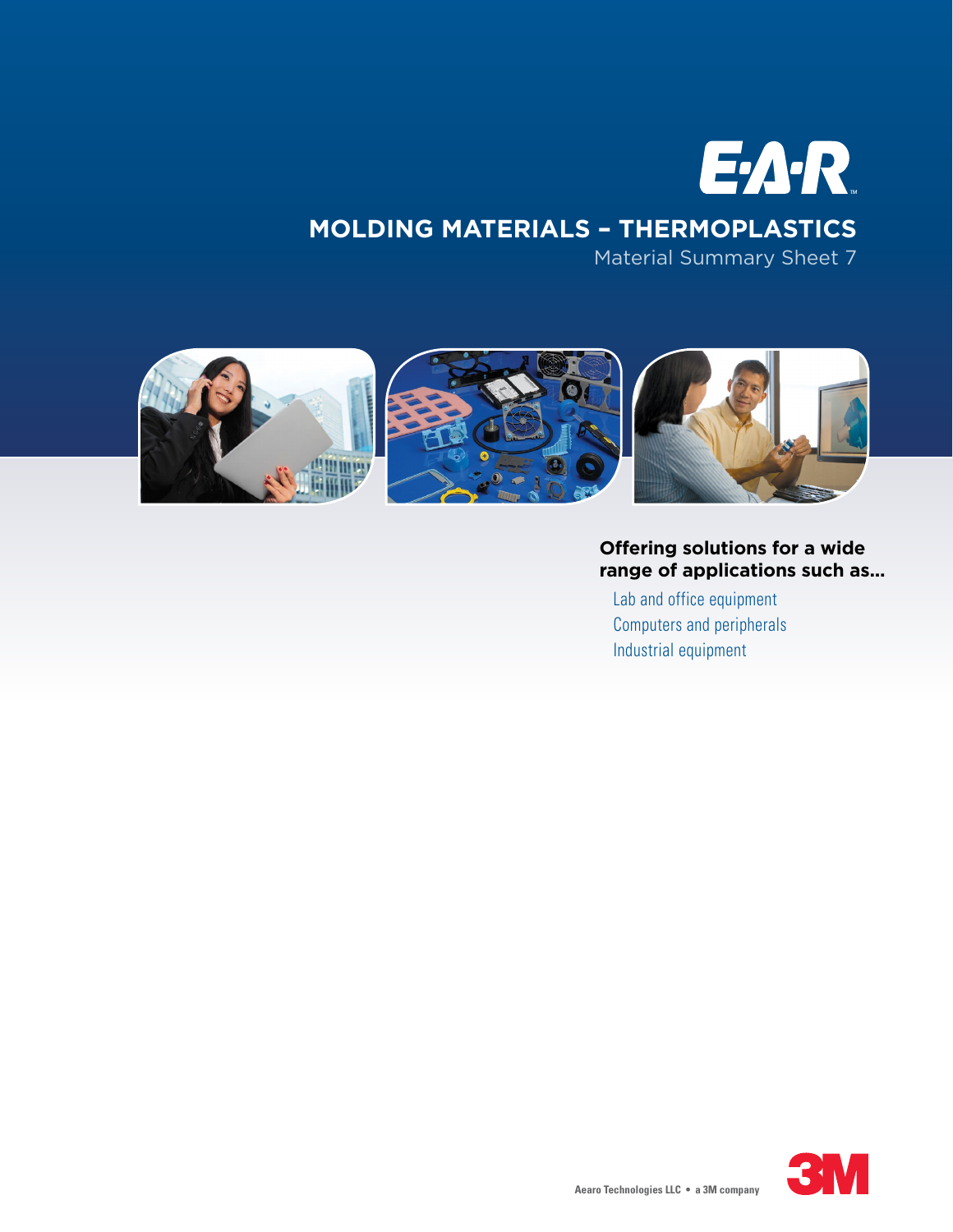### **Molding Materials – Thermoplastics**

E-A-R's proprietary, highly damped ISODAMP™ thermoplastic and VersaDamp™ thermoplastic molding materials are standardand custom-molded to provide high performance shock, vibration and noise control.

As highly damped elastomers, these materials platforms exhibit extremely low rebound characteristics, ensuring very low amplification at resonance and rapid settling to equilibrium after shock or vibration input.

Standard and custom configurations include numerous styles of isolation grommets (with or without metal inserts), bushings, mounting pads and feet, self-locking fan mounts, snubbers, gaskets, bumpers and pads.

| <b>PROPERTY</b>                                                                                                                                       | $C-1002$                             | C-1100                                  | C-8002                              | C-8012                            | C-8070                                | $C-8130$                                |
|-------------------------------------------------------------------------------------------------------------------------------------------------------|--------------------------------------|-----------------------------------------|-------------------------------------|-----------------------------------|---------------------------------------|-----------------------------------------|
| <b>Description</b>                                                                                                                                    | <b>Vinyl Solid</b><br>Thermoplastic  | Vinyl Solid<br>Thermoplasticv           | <b>TPE Solid</b><br>Thermoplastic   | <b>TPE Solid</b><br>Thermoplastic | <b>TPE Solid</b><br>Thermoplastic     | <b>TPE Solid</b><br>Thermoplastic       |
| <b>Hardness</b><br>ASTM D2240<br>Type A Durometer 23C (73F)<br>15 sec impact                                                                          | 54                                   | 71                                      | 51                                  | 40                                | 70                                    | 88                                      |
| <b>Flammability</b><br>UL 94 1.5 mm (0.06 in thick)<br>3.2 mm (0.125 in)                                                                              | Listed V-0                           | Listed V-0                              | Listed V-0<br>@ 3.4 mm (0.13in)     | Listed V-0<br>@6 mm (0.24in)      | Meets V-0<br>@ 3.2 mm (0.125 in)      | Listed V-0<br>@ 3.5 mm (0.14 in)        |
| <b>FMVSS-302</b>                                                                                                                                      |                                      |                                         |                                     |                                   |                                       |                                         |
| <b>Compression Load Deflection kPa (psi)</b><br>ASTM D575 at 0.51 cm/min (0.2 in/min)<br>10%<br>kPa (psi)<br>20%<br>kPa (psi)<br>30%<br>kPa (psi)     | 393 (57)<br>1145 (166)<br>2468 (358) | 1172 (170)<br>3688 (535)<br>7756 (1125) | 455 (66)<br>883 (128)<br>1358 (197) | 324(47)<br>627 (91)<br>958 (139)  | 951 (138)<br>1799 (261)<br>2799 (406) | 2495 (362)<br>6494 (942)<br>9087 (1318) |
| <b>Compression Set (%)</b><br>ASTM D395 Method B<br>22 hr at 22C (72F)<br>22 hr at 70C (158F) *50C(122F)                                              | 14<br>62                             | 25<br>60                                | 15<br>99                            | 12<br>100                         | 15<br>98                              | 35<br>90                                |
| <b>Tensile Strength kPa (psi)</b><br>ASTM D412                                                                                                        | 8963<br>(1300)                       | 13789<br>(2000)                         | 5309<br>(770)                       | 3309<br>(480)                     | 10059<br>(1459)                       | 11279<br>(1636)                         |
| <b>Tear Strength kN/m (lbf/in)</b><br>ASTM D624                                                                                                       | 40<br>(224)                          | 65<br>(370)                             | 25<br>(141)                         | 18<br>(100)                       | 50<br>(285)                           | 72<br>(410)                             |
| <b>Temperature Range C (F)</b><br>Peak Damping Performance<br>Temperature Range<br>ASTM D4065 Loss Factor above 0.3%<br>strain in shear mode at 10 Hz | $-13C$ to $37C$<br>(9F to 99F)       | 3C to 56C<br>(37F to 132F)              | $-4C$ to $40C$<br>(-25F to 104F)    | $-22C$ to $21C$<br>(-8F to 70F)   | 4C to 42C<br>(42F to 86F)             | 6C to 30C<br>(42F to 86F)               |

#### **TYPICAL PROPERTIES**

*The data listed in this data sheet are typical or average values based on tests conducted by independent laboratories or by the manufacturer.They are indicative only of the results obtained in such tests and should not be considered as guaranteed maximums or minimums.*

*Materials must be tested under actual service to determine their suitability for a particular purpose.*

Warranty and Limited Remedy: Aearo Technologies LLC warrants that each Aearo Technologies LLC product meets the applicable Aearo Technologies LLC product specification at *the time Aearo Technologies LLC ships the product. Aearo Technologies LLC MAKES NO OTHER EXPRESS OR IMPLIED WARRANTIES OR CONDITIONS, INCLUDING ANY IMPLIED WARRANTY OR CONDITION OF MERCHANTABILITY OR FITNESS FOR A PARTICULAR PURPOSE. If the Aearo Technologies LLC product does not conform to this warranty, the sole and exclusive remedy is, at Aearo Technologies LLC's option, replacement of the Aearo Technologies LLC product or refund of the purchase price.*

Limitation of Liability: Except where prohibited by law, Aearo Technologies LLC will not be liable for any loss or damage arising from the Aearo Technologies LLC product, whether *direct, indirect, special, incidental or consequential, regardless of the legal theory asserted.*

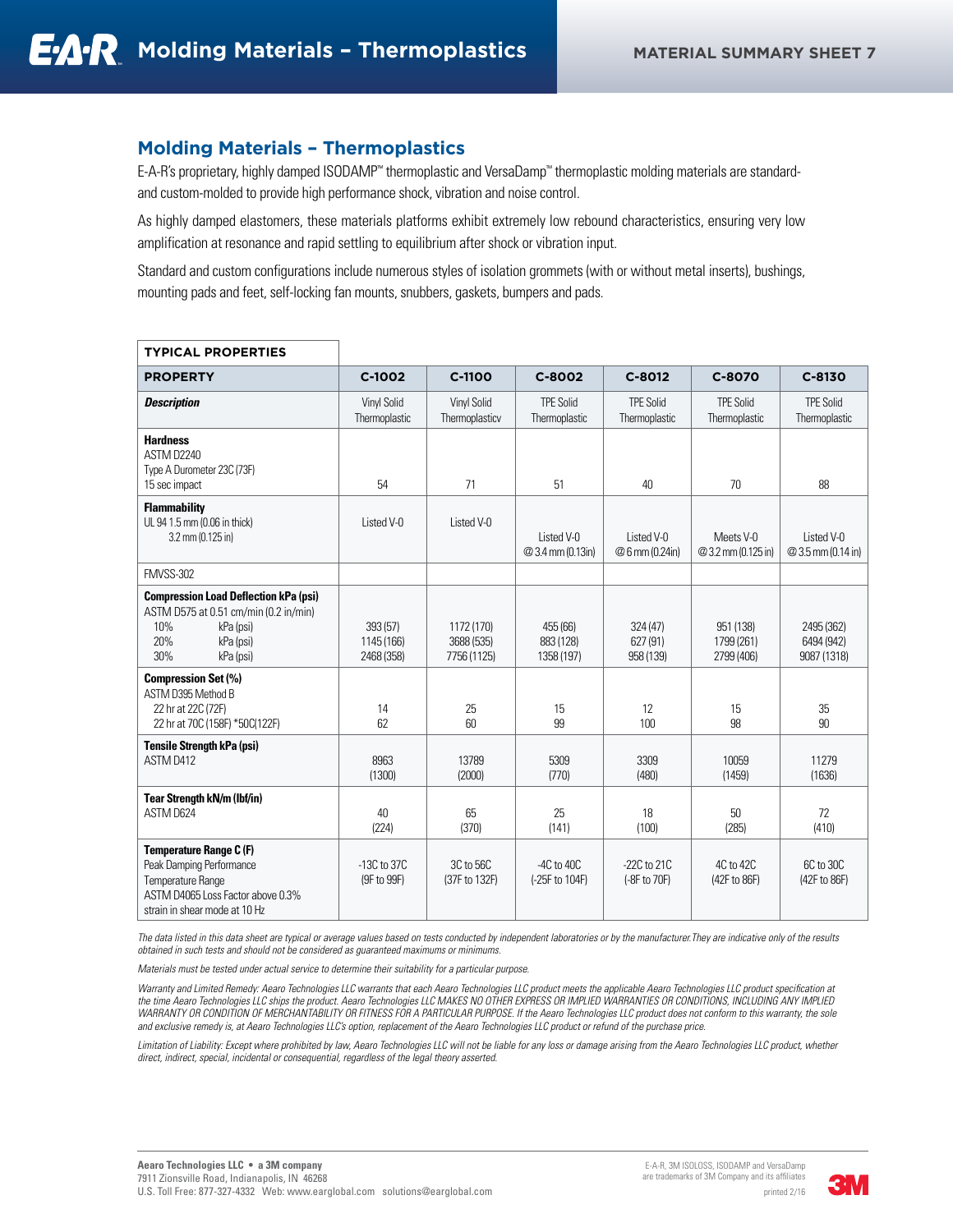# **Molding Materials – Thermoplastics**

VersaDamp materials also feature adjustable damping and stiffness, enabling custom-tuning of dynamic response. This materials family also offers an extended service temperature range.

- Excellent physical integrity
- Soft and pliable, yet physically strong
- Good flame resistance
- Excellent wear resistance
- Very high loss factor, for effective structureborne shock, vibration and noise control at the source
- Tight tolerances

#### **TYPICAL PROPERTIES**

| <b>PROPERTY</b>                                                                                                                                  | $V - 2325$                                   | $V-2590$                                     | $V-2599$                                     | $V-2775$                                     |
|--------------------------------------------------------------------------------------------------------------------------------------------------|----------------------------------------------|----------------------------------------------|----------------------------------------------|----------------------------------------------|
| <b>Description</b>                                                                                                                               | <b>TPR</b><br>Thermoplastic                  | <b>TPR</b><br>Thermoplastic                  | <b>TPR</b><br>Thermoplastic                  | <b>TPR</b><br>Thermoplastic                  |
| <b>Hardness</b><br>ASTM D2240<br>Type A Durometer 23C (73F)<br>15 sec post impact                                                                | 33                                           | 52                                           | 50                                           | 60                                           |
| <b>Flammability</b><br>UL 94 1.5 mm (0.06 in thick)<br>$3.2$ mm (0.125 in)                                                                       |                                              | Listed HB                                    |                                              |                                              |
| <b>FMVSS-302</b>                                                                                                                                 | Meets at<br>$3.2 \text{ mm}$<br>$(0.125$ in) | Meets at<br>$3.2 \text{ mm}$<br>$(0.125$ in) | Meets at<br>$3.2 \text{ mm}$<br>$(0.125$ in) | Meets at<br>$3.2 \text{ mm}$<br>$(0.125$ in) |
| <b>Compression Load Deflection kPa (psi)</b><br>ASTM D575 at 5.1 mm/min (0.2 in/min)<br>10%<br>kPa (psi)<br>20%<br>kPa (psi)<br>30%<br>kPa (psi) | 290 (42)<br>538 (78)<br>841 (122)            | 650 (90)<br>1041 (151)<br>1558 (226)         | 600 (87)<br>1055 (153)<br>1606 (233)         | 772 (112)<br>1296 (188)<br>1917 (278)        |
| <b>Compression Set (%)</b><br>ASTM D395 Method B<br>22 hr at 22C (72F)<br>22 hr at 70C (158F)                                                    | 12<br>25                                     | 18<br>30                                     | 31<br>50                                     | 18<br>29                                     |
| <b>Tensile Strength kPa (psi)</b><br>ASTM D412                                                                                                   | 2358<br>(342)                                | 3523<br>(511)                                | 3613<br>(524)                                | 4068<br>(590)                                |
| <b>Tear Strength kN/m (lbf/in)</b><br>ASTM D624                                                                                                  | 15<br>(83)                                   | 25<br>(139)                                  | 23<br>(129)                                  | 26<br>(148)                                  |
| <b>Temperature Range C (F)</b><br>Peak Damping ASTM D4065<br>Loss Factor above 0.3% at IOH2                                                      | $-52C$ to $11C$<br>(-62F to 12F)             | $-44C$ to $21C$<br>(-47F to 70F)             | $-49C$ to $23C$<br>(-56F to 73F)             | $-44C$ to $7C$<br>(-47F to 45F)              |
| Maximum Continuous Service<br>Temperature ASTM D2000                                                                                             | <b>100C</b><br>(212F)                        | 100C<br>(212F)                               | <b>100C</b><br>(212F)                        | 100C<br>(212F)                               |



*The data listed in this data sheet are typical or average values based on tests conducted by independent laboratories or by the manufacturer. They are indicative only of the results obtained in such tests and should not be considered as guaranteed maximums or minimums.*

*Materials must be tested under actual service to determine their suitability for a particular purpose.*

*Warranty and Limited Remedy: Aearo Technologies LLC warrants that each Aearo Technologies LLC product meets the applicable Aearo Technologies LLC product specification at the time Aearo Technologies LLC ships the product. Aearo Technologies LLC MAKES NO OTHER EXPRESS OR IMPLIED WARRANTIES OR CONDITIONS, INCLUDING ANY IMPLIED WARRANTY OR CONDITION OF MERCHANTABILITY OR FITNESS FOR A PARTICULAR PURPOSE. If the Aearo Technologies LLC product does not conform to this warranty, the sole and exclusive remedy is, at Aearo Technologies LLC's option, replacement of the Aearo Technologies LLC product or refund of the purchase price.*

Limitation of Liability: Except where prohibited by law, Aearo Technologies LLC will not be liable for any loss or damage arising from the *Aearo Technologies LLC product, whether direct, indirect, special, incidental or consequential, regardless of the legal theory asserted.*